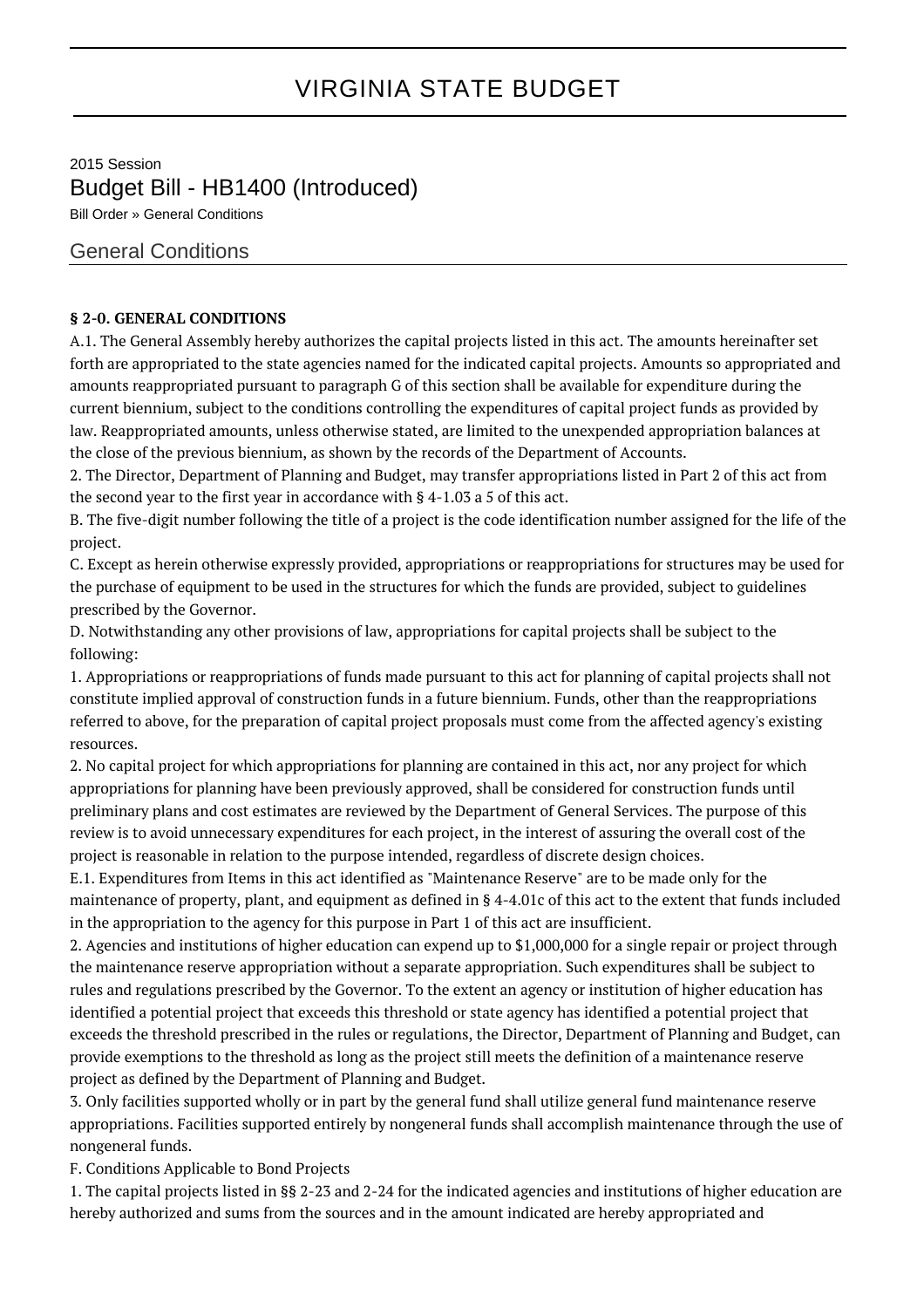reappropriated. The issuance of bonds in a principal amount plus amounts needed to fund issuance costs, reserve funds, and other financing expenses, including capitalized interest for any project listed in §§ 2-23 and 2-24 is hereby authorized.

2. The issuance of bonds for any project listed in § 2-23 is to be separately authorized pursuant to Article X, Section 9 (c), Constitution of Virginia.

3. The issuance of bonds for any project listed in §§ 2-23 or 2-24 shall be authorized pursuant to § [23-19](http://law.lis.virginia.gov/vacode/23-19/), Code of Virginia.

4. In the event that the cost of any capital project listed in §§ 2-23 and 2-24 shall exceed the amount appropriated therefore, the Director, Department of Planning and Budget, is hereby authorized, upon request of the affected institution, to approve an increase in appropriation authority of not more than ten percent of the amount designated in §§ 2-23 and 2-24 for such project, from any available nongeneral fund revenues, provided that such increase shall not constitute an increase in debt issuance authorization for such capital project. Furthermore, the Director, Department of Planning and Budget, is hereby authorized to approve the expenditure of all interest earnings derived from the investment of bond proceeds in addition to the amount designated in §§ 2-23 and 2-24 for such capital project.

5. The interest on bonds to be issued for these projects may be subject to inclusion in gross income for federal income tax purposes.

6. Inclusion of a project in this act does not imply a commitment of state funds for temporary construction financing. In the absence of such commitment, the institution may be responsible for securing short-term financing and covering the costs from other sources of funds.

7. In the event that the Treasury Board determines not to finance all or any portion of any project listed in § 2-23 of this act with the issuance of bonds pursuant to Article X, Section 9 (c), Constitution of Virginia, and notwithstanding any provision of law to the contrary, this act shall constitute the approval of the General Assembly to finance all or such portion of such project under the authorization of § 2-24 of this act.

8. The General Assembly further declares and directs that, notwithstanding any other provision of law to the contrary, 50 percent of the proceeds from the sale of surplus real property pursuant to  $\S 2.2$ -1147 et seq., Code of Virginia, which pertain to the general fund, and which were under the control of an institution of higher education prior to the sale, shall be deposited in a special fund set up on the books of the State Comptroller, which shall be known as the Higher Education Capital Projects Fund. Such sums shall be held in reserve, and may be used, upon appropriation, to pay debt service on bonds for the 21st Century College Program as authorized in Item C-7.10 of Chapter 924 of the Acts of Assembly of 1997.

G. Upon certification by the Director, Department of Planning and Budget, there is hereby reappropriated the appropriations unexpended at the close of the previous biennium for all authorized capital projects which meet any of the following conditions:

1. Construction is in progress.

2. Equipment purchases have been authorized by the Governor but not received.

3. Plans and specifications have been authorized by the Governor but not completed.

4. Obligations were outstanding at the end of the previous biennium.

H. The Department of Planning and Budget is hereby authorized to administratively appropriate any nongeneral fund component of any capital project authorized in Chapters 859/827 (2002), Chapters 884/854 (2002), or Chapters 887/855 (2002).

I. Alternative Financing

1. Any agency or institution of the Commonwealth that would construct, purchase, lease, or exchange a capital asset by means of an alternative financing mechanism, such as the Public Private Education Infrastructure Act, or similar statutory authority, shall provide a report to the Governor and the Chairmen of the Senate Finance and House Appropriations Committees no less than 30 days prior to entering into such alternative financing agreement. This report shall provide:

a. a description of the purpose to be achieved by the proposal;

b. a description of the financing options available, including the alternative financing, which will delineate the revenue streams or client populations pledged or encumbered by the alternative financing;

c. an analysis of the alternatives clearly setting out the advantages and disadvantages of each for the Commonwealth;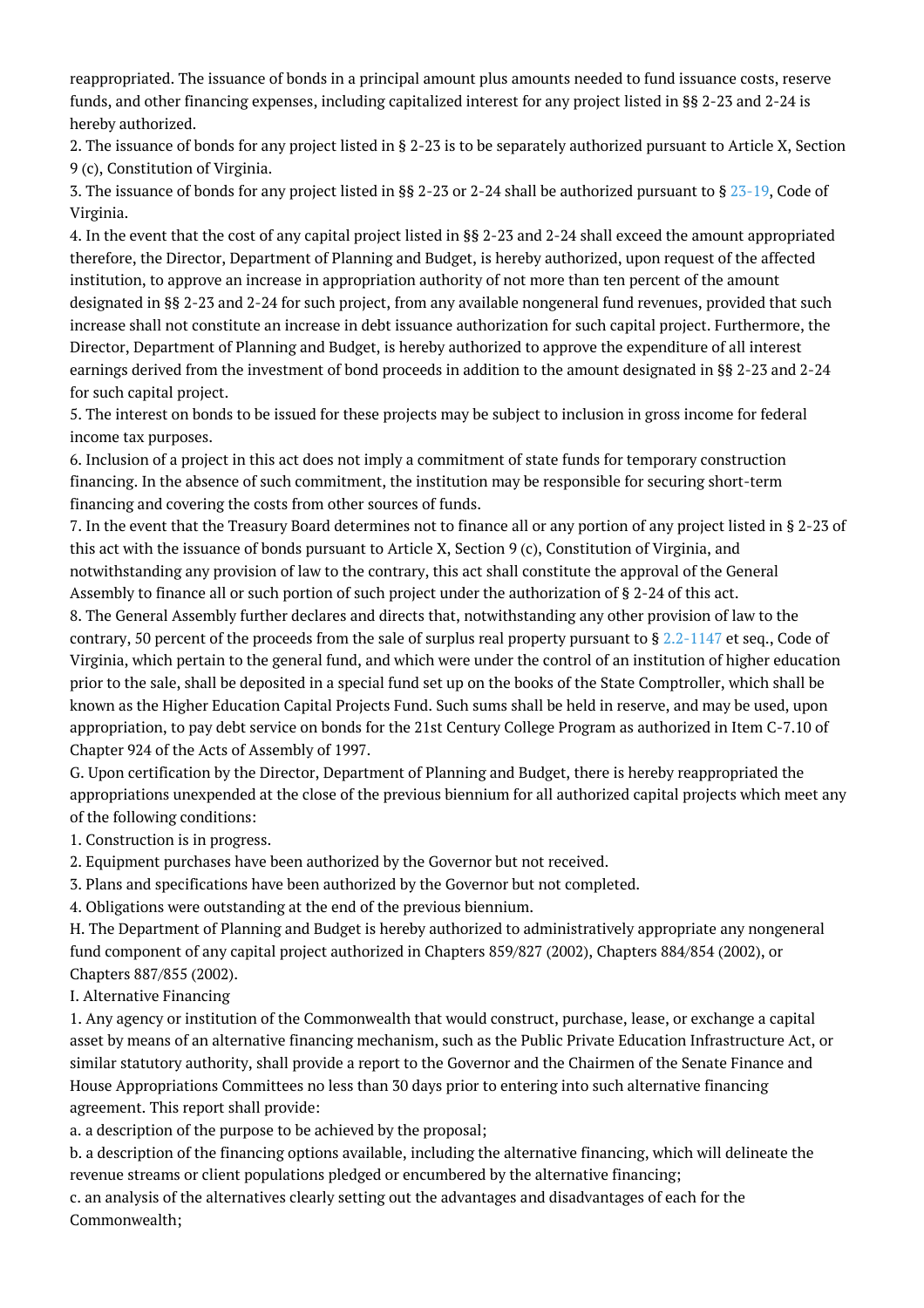d. an analysis of the alternatives clearly setting out the advantages and disadvantages of each for the clients of the agency or institution; and

e. a recommendation and planned course of action based on this analysis.

J. Conditions Applicable to Alternative Financing

The following authorizations to construct, purchase, lease or exchange a capital asset by means of an alternative financing mechanism, such as the Public Private Education Infrastructure Act, or similar statutory authority, are continued until revoked:

1. James Madison University

a. Subject to the provisions of this act, the General Assembly authorizes James Madison University, with the approval of the Governor, to explore and evaluate an alternative financing scenario to provide additional parking, student housing, and/or operational related facilities. The project shall be consistent with the guidelines of the Department of General Services and comply with Treasury Board Guidelines issued pursuant to § [23-19](http://law.lis.virginia.gov/vacode/23-19/)(d)(4), Code of Virginia.

b. The General Assembly authorizes James Madison University to enter into a written agreement with a public or private entity to design, construct, and finance a facility or facilities to provide additional parking, student housing, and/or operational related facilities. The facility or facilities may be located on property owned by the Commonwealth. All project proposals and approvals shall be in accordance with the guidelines cited in paragraph 1 of this item. James Madison University is also authorized to enter into a written agreement with the public or private entity to lease all or a portion of the facilities.

c. The General Assembly further authorizes James Madison University to enter into a written agreement with the public or private entity for the support of such parking, student housing, and/or operational related facilities by including the facilities in the University's facility inventory and managing their operation and maintenance; by assigning parking authorizations, students, and/or operations to the facility or facilities in preference to other University facilities; by restricting construction of competing projects; and by otherwise supporting the facilities consistent with law, provided that the University shall not be required to take any action that would constitute a breach of the University's obligations under any documents or other instruments constituting or securing bonds or other indebtedness of the University or the Commonwealth of Virginia.

### 2. Longwood University

a. Subject to the provisions of this act, the General Assembly authorizes Longwood University to enter into a written agreement or agreements with the Longwood University Real Estate Foundation (LUREF) for the development, design, construction and financing of student housing projects, a convocation center, parking, and operational and recreational facilities through alternative financing agreements including public-private partnerships. The facility or facilities may be located on property owned by the Commonwealth.

b. Longwood is further authorized to enter into a written agreement with the LUREF for the support of such student housing, convocation center, parking, and operational and recreational facilities by including the facilities in the University's facility inventory and managing their operation and maintenance; by assigning parking authorizations, students and/or operations to the facility or facilities in preference to other University facilities; by restricting construction of competing projects; and by otherwise supporting the facilities consistent with law, provided that the University shall not be required to take any action that would constitute a breach of the University's obligations under any documents or other instruments constituting or securing bonds or other indebtedness of the University or the Commonwealth of Virginia.

c. The General Assembly further authorizes Longwood University to enter into a written agreement with a public or private entity to plan, design, develop, construct, finance, manage and operate a facility or facilities to provide additional student housing and/or operational-related facilities. Longwood University is also authorized to enter into a written agreement with the public or private entity to lease all or a portion of the facilities. The State Treasurer is authorized to make Treasury loans to provide interim financing for planning, construction and other costs of any of the projects. Revenue bonds issued by or for the benefit of LUREF will provide construction and/or permanent financing.

d. Longwood University is further authorized to convey fee simple title in and to one or more parcels of land to LUREF, which will develop and use the land for the purpose of developing and establishing residential housing for students and/or faculty and staff, office, retail, athletics, dining, student services, and other auxiliary activities and commercial land use in accordance with the University's Master Plan.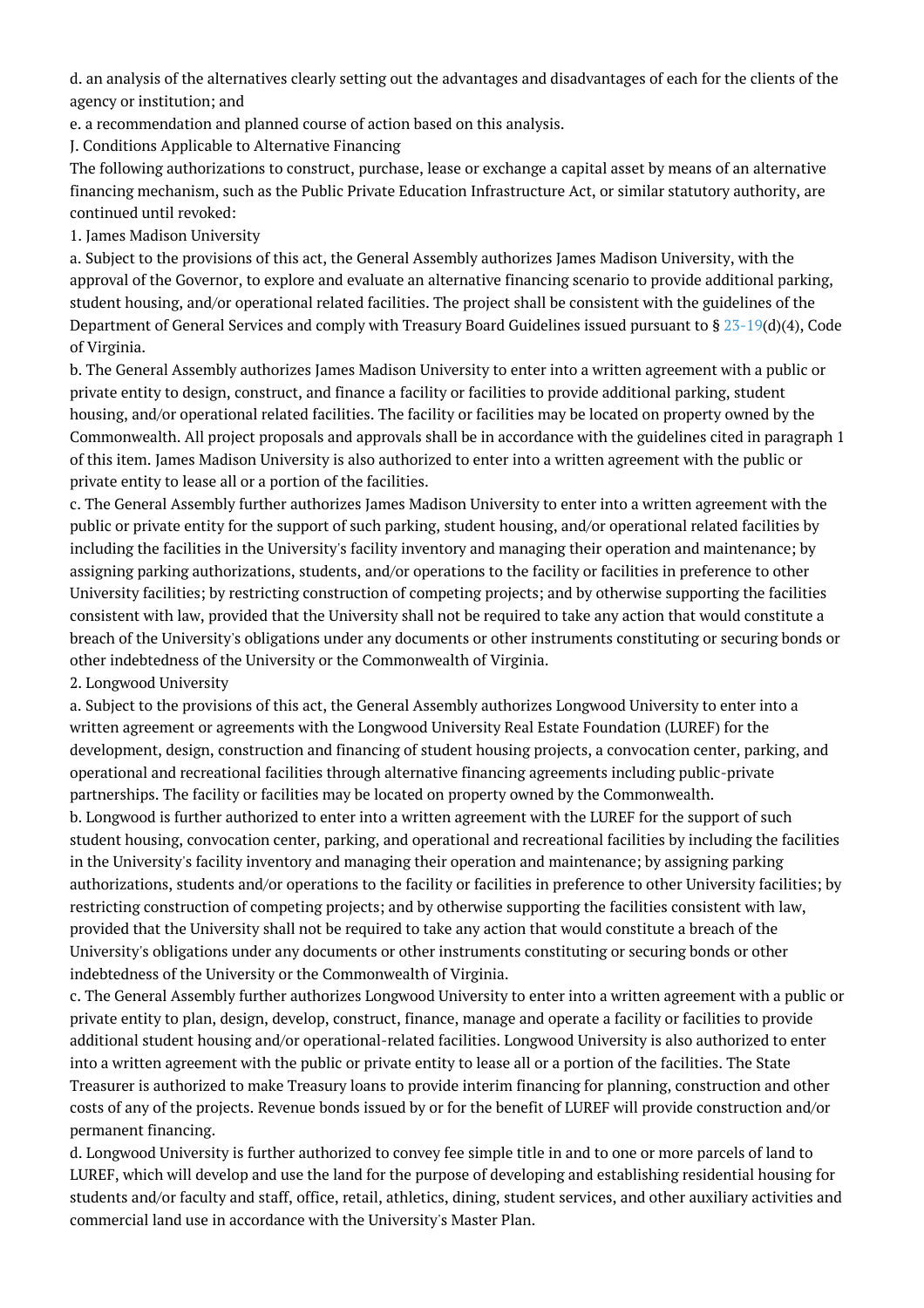#### 3. Christopher Newport University

a. Subject to the provisions of this act, the General Assembly authorizes Christopher Newport University to enter into, continue, extend or amend written agreements with the Christopher Newport University Educational Foundation (CNUEF) or the Christopher Newport University Real Estate Foundation (CNUREF) in connection with the refinancing of certain housing and office space projects.

b. Christopher Newport University is further authorized to enter into, continue, extend or amend written agreements with CNUEF or CNUREF to support such facilities including agreements to (i) lease all or a portion of such facilities from CNUEF or CNUREF, (ii) include such facilities in the University's building inventory, (iii) manage the operation and maintenance of the facilities, including collection of any rental fees from University students in connection with the use of such facilities, and (iv) otherwise support the activities at such facilities consistent with law, provided that the University shall not be required to take any action that would constituting a breach of the University's obligation under any documents or instruments constituting or securing bonds or other indebtedness of the University or the Commonwealth of Virginia.

4. Radford University

a. Subject to the provisions of this act, the General Assembly authorizes Radford University, with the approval of the Governor, to explore and evaluate an alternative financing scenario to provide additional parking, student housing, and/or operational related facilities. The project shall be consistent with the guidelines of the Department of General Services and comply with Treasury Board Guidelines issued pursuant to §  $23-19(d)(4)$  $23-19(d)(4)$ , Code of Virginia. b. The General Assembly authorizes Radford University to enter into a written agreement with a public or private entity to design, construct, and finance a facility or facilities to provide additional parking, student housing, and/or operational related facilities. The facility or facilities may be located on property owned by the Commonwealth. All project proposals and approvals shall be in accordance with the guidelines cited in paragraph 1 of this item. Radford University is also authorized to enter into a written agreement with the public or private entity to lease all or a portion of the facilities.

c. The General Assembly further authorizes Radford University to enter into a written agreement with the public or private entity for the support of such parking, student housing, and/or operational related facilities by including the facilities in the University's facility inventory and managing their operation and maintenance; by assigning parking authorizations, students, and/or operations to the facility or facilities in preference to other University facilities; by restricting construction of competing projects; and by otherwise supporting the facilities consistent with law, provided that the University shall not be required to take any action that would constitute a breach of the University's obligations under any documents or other instruments constituting or securing bonds or other indebtedness of the University or the Commonwealth of Virginia.

5. University of Mary Washington

a. Subject to the provisions of this act, the General Assembly authorizes the University of Mary Washington to enter into a written agreement or agreements with the University of Mary Washington Foundation (UMWF) to support student housing projects and/or operational-related facilities through alternative financing agreements including public-private partnerships.

b. The University of Mary Washington is further authorized to enter into written agreements with UMWF to support such student housing facilities; the support may include agreements to (i) include the student housing facilities in the University's students housing inventory; (ii) manage the operation and maintenance of the facilities, including collection of rental fees as if those students occupied University-owned housing; (iii) assign students to the facilities in preference to other University-owned facilities; (iv) seek to obtain police power over the student housing as provided by law; and (v) otherwise support the students housing facilities consistent with law, provided that the University's obligation under any documents or other instruments constituting or securing bonds or other indebtedness of the University or the Commonwealth of Virginia.

c. The General Assembly further authorizes the University of Mary Washington to enter into a written agreement with a public or private entity to design, construct, and finance a facility or facilities to provide additional student housing and/or operational-related facilities. The facility or facilities may or may not be located on property owned by the Commonwealth. The University of Mary Washington is also authorized to enter into a written agreement with the public or private entity to lease all or a portion of the facilities. The State Treasurer is authorized to make Treasury loans to provide interim financing for planning, construction and other costs of any of the projects. Revenue bonds issued by or for UMWF will provide construction and/or permanent financing.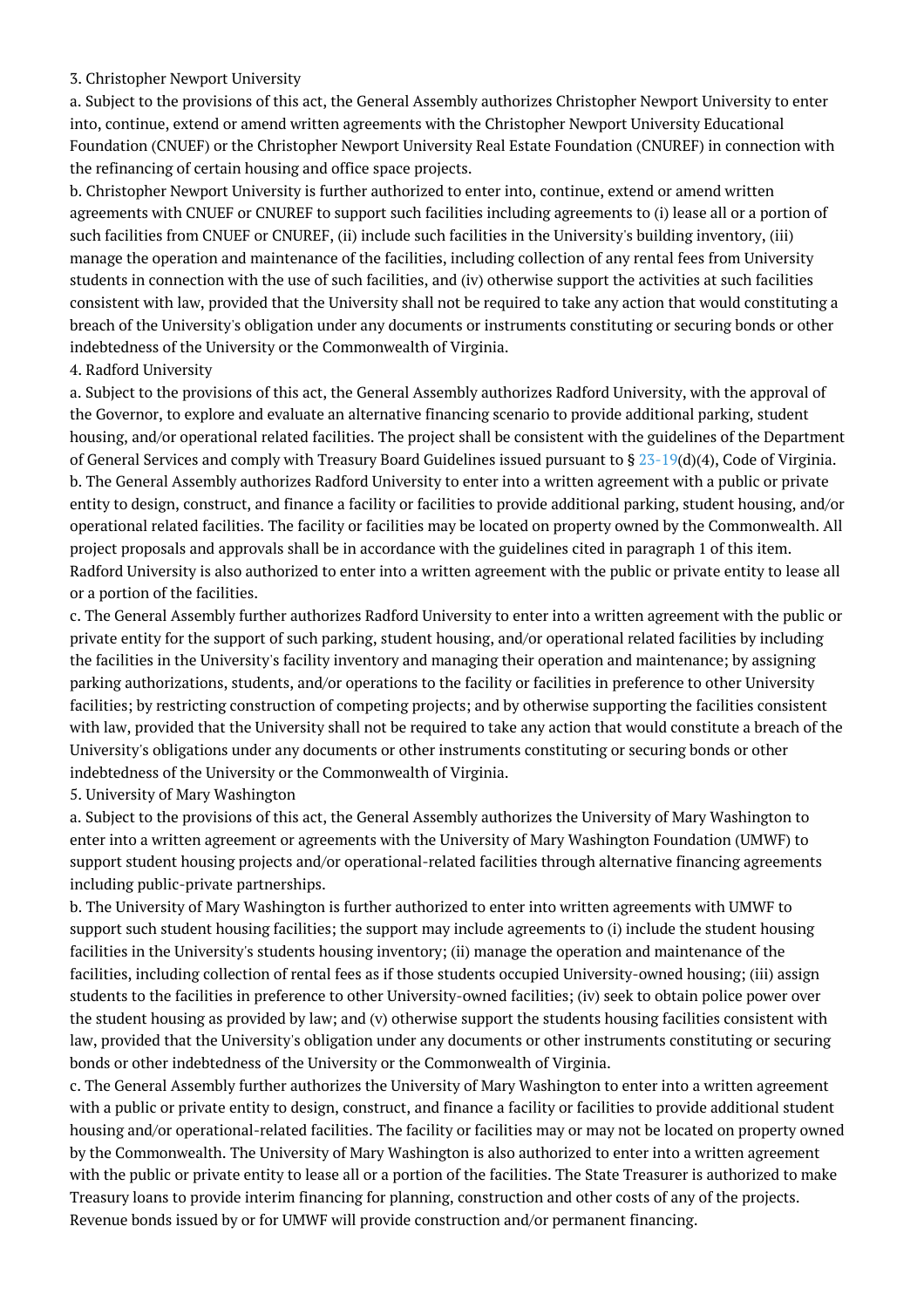#### 6. Norfolk State University

a. Subject to the provisions of this act, the General Assembly authorizes Norfolk State University to enter into a written agreement or agreements with a Foundation of the University for the development of one or more student housing projects on or adjacent to campus, subject to the conditions outlined in the Public-Private Education Facilities Infrastructure Act of 2002.

b. Norfolk State University is further authorized to enter into written agreements with a Foundation of the University to support such student housing facilities; the support may include agreements to (i) include the student housing facilities in the University's student housing inventory; (ii) manage the operation and maintenance of the facilities, including collection of rental fees as if those students occupied University-owned housing; (iii) assign students to the facilities in preference to other University-owned facilities; (iv) restrict construction of competing student housing projects; (v) seek to obtain police power over the student housing as provided by law; and (vi) otherwise support the student housing facilities consistent with law, provided that the University shall not be required to take any action that would constitute a breach of the University's obligations under any documents or other instruments constituting or securing bonds or other indebtedness of the University or the Commonwealth of Virginia.

#### 7. Northern Virginia Community College - Alexandria Campus

The General Assembly authorizes Northern Virginia Community College, Alexandria Campus to enter into a written agreement either with its affiliated foundation or a private contractor to construct a facility to provide oncampus housing on College land to be leased to said foundation or private contractor for such purposes. Northern Virginia Community College, Alexandria Campus, is also authorized to enter into a written agreement with said foundation or private contractor for the support of such student housing facilities and management of the operation and maintenance of the same.

#### 8. Virginia State University

a. Subject to the provisions of this act, the General Assembly authorizes Virginia State University (University) to enter into a written agreement or agreements with the Virginia State University Foundation (VSUF), Virginia State University Real Estate Foundation (VSUREF), and other entities owned or controlled by the university for the development, design, construction, financing, and management of a mixed-use economic development corridor comprising student housing, parking, and dining facilities through alternative financing agreements including public-private partnerships. The facility or facilities may be located on property owned by the Commonwealth. b. Virginia State University is further authorized to enter into a written agreement with the VSUREF, VSUF, and other entities owned or controlled by the university for the support of such a mixed-use economic development corridor comprising student housing, parking, and dining facilities by including these projects in the university's facility inventory and managing their operation and maintenance; by assigning parking authorizations, students and/or operations to the facility or facilities in preference to other university facilities; by restricting construction of competing projects; and by otherwise supporting the facilities consistent with law, provided that the university shall not be required to take any action that would constitute a breach of the university's obligations under any documents or other instruments constituting or securing bonds or other indebtedness of the university or the Commonwealth of Virginia.

9. The following individuals, and members of their immediate family, may not engage in an alternative financing arrangement with any agency or institution of the Commonwealth, where the potential for financial gain, or other factors may cause a conflict of interest:

a. A member of the agency or institution's governing body;

b. Any elected or appointed official of the Commonwealth or its agencies and institutions who has, or reasonably can be assumed to have, a direct influence on the approval of the alternative financing arrangement; or c. Any elected or appointed official of a participating political subdivision, or authority who has, or reasonably can

be assumed to have, a direct influence on the approval of the alternative financing arrangement.

K. The budget bill submitted by the Governor shall include a synopsis of previous appropriations for capital projects from the General Assembly and authorizations by the Governor for such projects.

L. Appropriations contained in this act for capital project planning shall be used as specified for each capital project and construction funding for the project shall be considered by the General Assembly after determining that (1) project cost is reasonable; (2) the project remains a highly-ranked capital priority for the Commonwealth; and (3) the project is fully justified from a space and programmatic perspective.